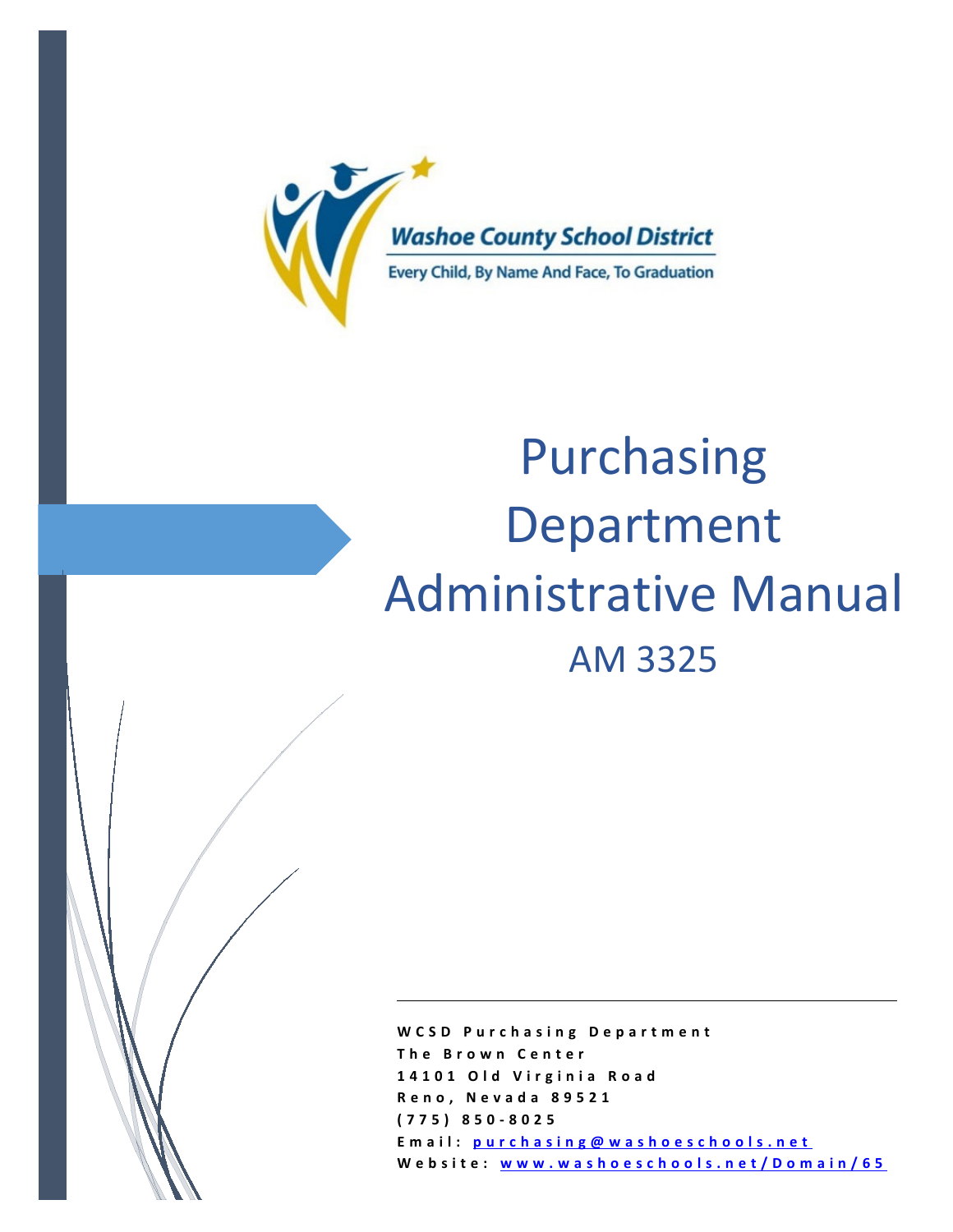**Non-Discrimination Statement**: Washoe County School District ("District") is committed to nondiscrimination on the basis of race, color, national origin or ethnic group identification, marital status, ancestry, sex, sexual orientation, gender identity or expression, genetic information, religion, age, mental or physical disability, military or veteran's status in educational programs or activities, and employment as required by applicable federal and state laws and regulations. No District employee, including, without limitation, administrators, faculty, or other staff members, nor students shall engage in acts of bullying, harassment, or discrimination on the premises of any public school, school-sponsored event, or school bus in the District. Prohibited behaviors include cyberbullying, sexual harassment, hazing, intimidation, and retaliation.

Disclaimer: This manual may contain references to Board Policy, Administrative Regulations, and other documents pertaining to the rules and regulations of the District. The District reserves the right to revise any of these documents. To verify the current version of any of these documents, please check the District's Board of Trustees Board Policy Online website at [www.wcsdpolicy.net.](http://www.wcsdpolicy.net/)

# **PURCHASING DEPARTMENT'S MISSION STATEMENT**

The Purchasing Department of the Washoe County School District recognizes and embraces its responsibility to provide the highest level of support with continuous effort for improvement to schools, departments, and sites in accordance with federal, state, and local statutes and regulations.

# **ENVIRONMENTAL PREFERABLE PURCHASING STATEMENT**

Washoe County School District's Purchasing Department embraces the responsibility for environmentally preferable purchasing (EPP). To support the effort of EPP, the Purchasing Department will give preference to environmentally superior products where quality, function, and cost are equal or better. In addition, when practical, the Purchasing Department will seek opportunities to increase sustainable and recycled product sourcing.

 $\overline{\phantom{a}}$  , and the contract of the contract of the contract of the contract of the contract of the contract of the contract of the contract of the contract of the contract of the contract of the contract of the contrac

[PURCHASING DEPARTMENT STAFF DIRECTORY](https://www.washoeschools.net/Page/574)  STAFF CONTACT INFORMATION & GENERAL COMMODITY ASSIGNMENTS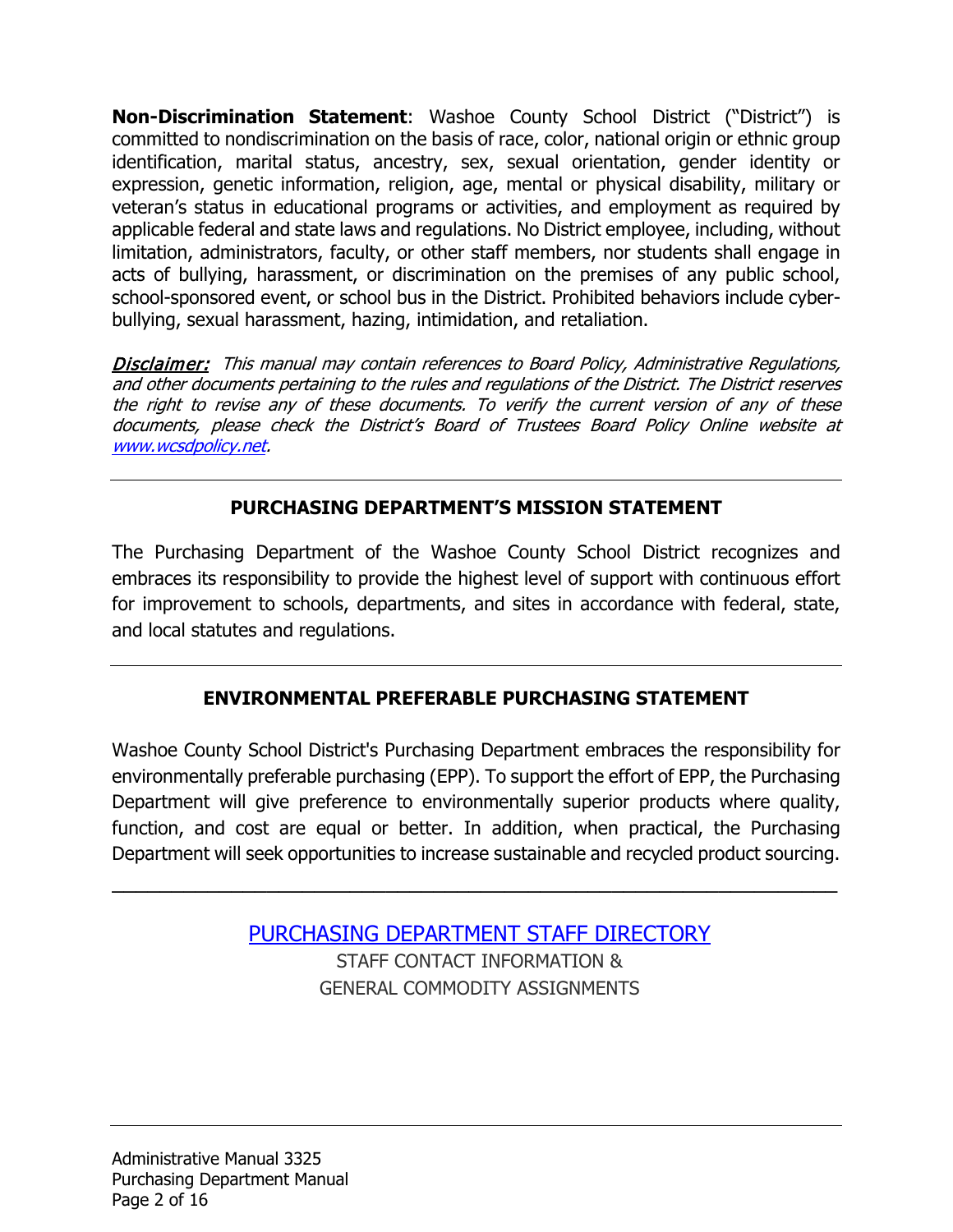# CONTENTS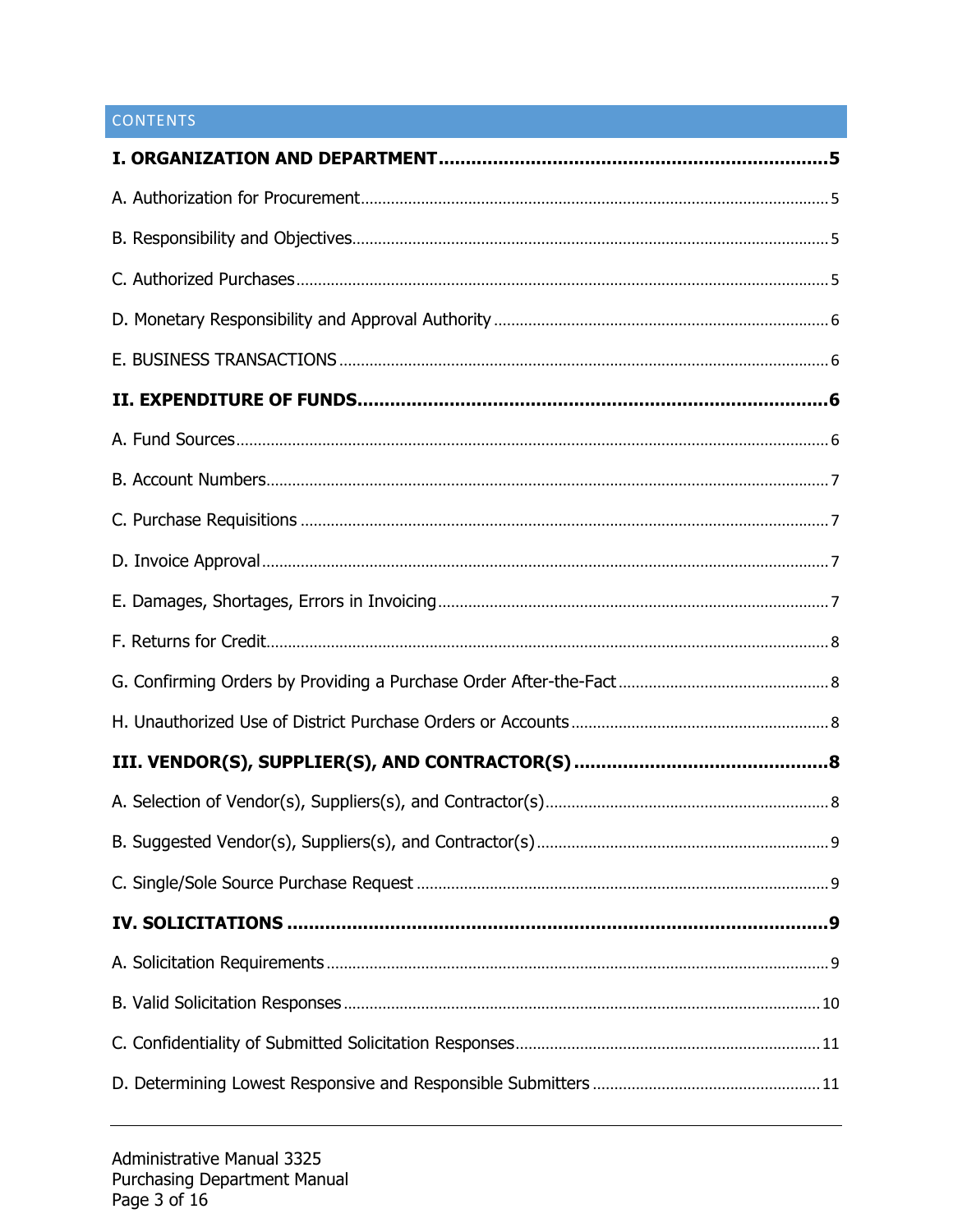| V. LEGISLATIVE, GOVERNMENTAL AND PROFESSIONAL ACTIVITIES 13                                |  |
|--------------------------------------------------------------------------------------------|--|
|                                                                                            |  |
|                                                                                            |  |
|                                                                                            |  |
|                                                                                            |  |
|                                                                                            |  |
|                                                                                            |  |
|                                                                                            |  |
|                                                                                            |  |
| B. Renewals of Solicitations, Contracts, Agreement, and Formal Reviews 15                  |  |
| C. Solicitations for Public Works Related Projects (Capital / Construction) 15             |  |
|                                                                                            |  |
| E. Legal Requirements for Solicitations for Nutrition Services and Use of Federal Funds 16 |  |
|                                                                                            |  |
|                                                                                            |  |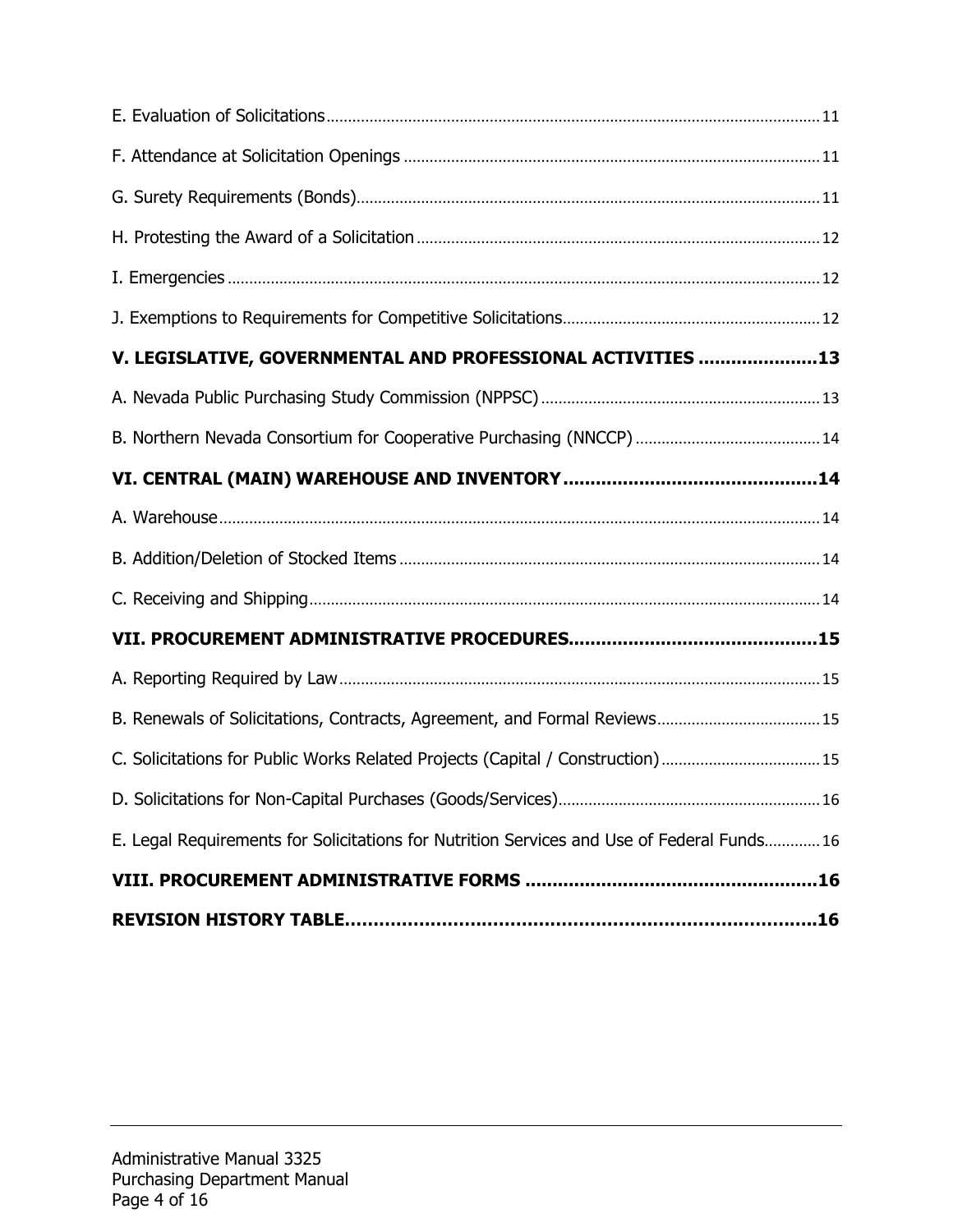# <span id="page-4-0"></span>I. ORGANIZATION AND DEPARTMENT

# <span id="page-4-1"></span>A. Authorization for Procurement

Washoe County School District ("District") is responsible for public primary and secondary education in Washoe County, which includes the Reno/Sparks metropolitan area, Incline Village, and other outlying areas. There are approximately 62,000 children attending over 100 hundred schools throughout the District.

The District's Purchasing Department's activities are centralized under the immediate supervision of the Director of Procurement & Contracts. The District's procurement practices are governed by policies and regulations from the District's Board of Trustees and conducted in compliance with Nevada Revised Statutes ("NRS") Chapters 332 and 338, in accordance with the interpretations of law as specified by authorized legal counsel.

# <span id="page-4-2"></span>B. Responsibility and Objectives

It is the responsibility of the Director of Procurement & Contracts to establish standards of quality consistent with the principles of obtaining the best quality, delivery, timeliness, appropriate product(s), and price from vendors, suppliers, and contractors.

To achieve this goal, the Purchasing Department has been charged by the Superintendent and the Board of Trustees with the responsibility for the following:

- Secure competitive solicitations whenever possible to obtain maximum value from the expenditure of District funds.
- Maintain liaison with vendors, suppliers, and contractors who service the District's needs.
- Coordinate the procurement of goods and services for all District requirements.
- Develop sources of supply to ensure that the District has an adequate number of dependable vendors, suppliers, and contractors from which to obtain supplies, equipment, and services.

# <span id="page-4-3"></span>C. Authorized Purchases

In accordance with the authority delegated to the Director of Procurement & Contracts, all purchases, irrespective of the source of funding, will be governed by the policies, regulations, and procedures outlined in this manual.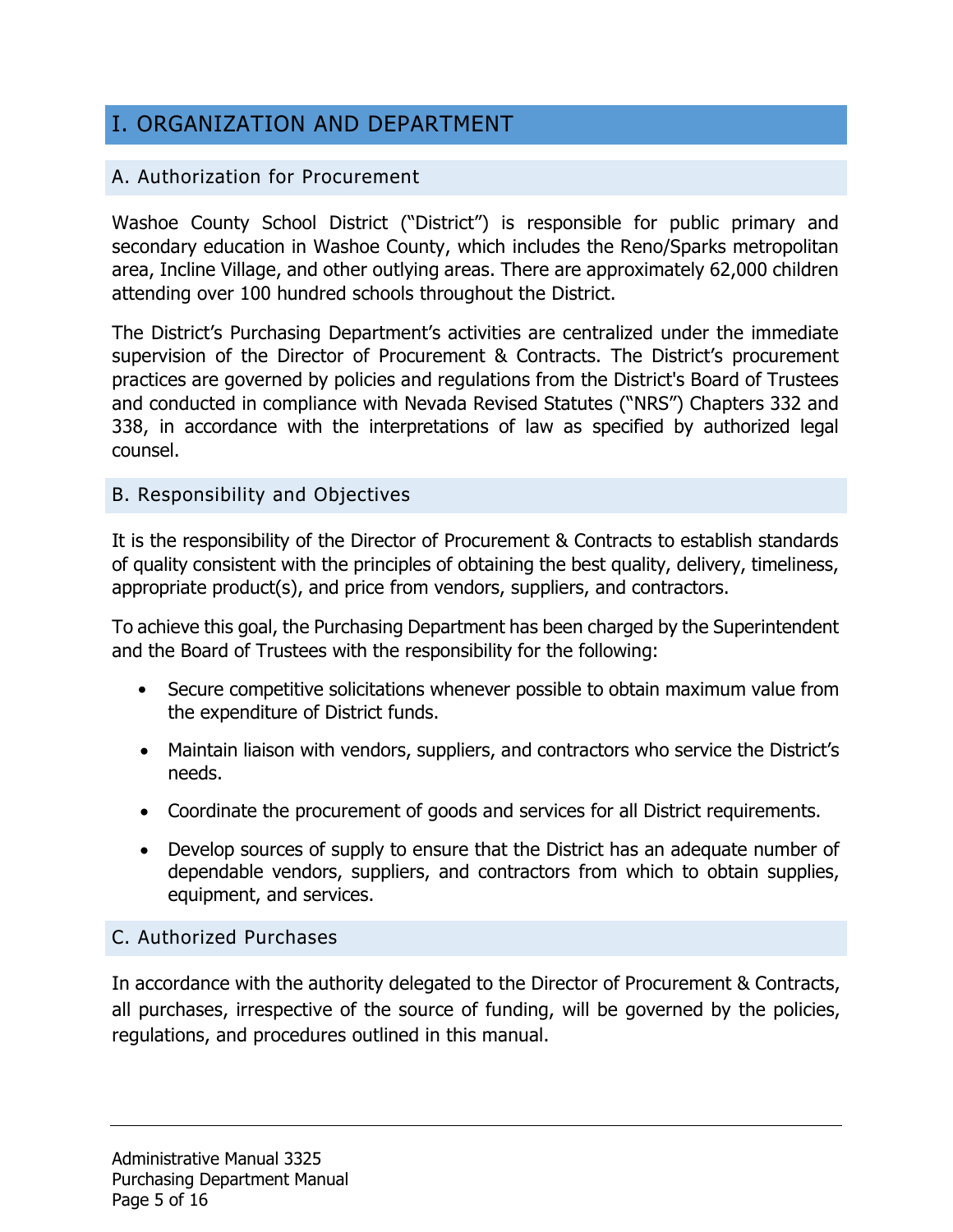## <span id="page-5-0"></span>D. Monetary Responsibility and Approval Authority

Signature thresholds and approvals required for Purchase Orders are as follows:

| $\bullet$ Buyer                       | \$0.00 to \$9,999.99                              |
|---------------------------------------|---------------------------------------------------|
| • Director of Procurement & Contracts | \$0.00 to \$49,999.99                             |
| • Chief Financial Officer             | \$50,000.00 to \$99,999.99                        |
| • Superintendent                      | $$100,000 +$                                      |
| • Board of Trustees (approval only)   | $$100,000 +$                                      |
| • Board of Trustees (approval only)   | $$25,000 + (NRS 277.180 Interlocal Contracts **)$ |
|                                       |                                                   |

**\*\*** Any one or more public agencies may contract with any one or more other public agencies to perform any governmental service, activity or undertaking which any of the public agencies entering into the agreement/contract is authorized by law to perform.

#### <span id="page-5-1"></span>E. BUSINESS TRANSACTIONS

Vendors, suppliers, and contractors who transact business with the District will be dealt with equally and in a manner consistent with good business practices, professional ethics, and the requirements of the law.

Vendors who transact business with the District will be dealt with equally and in a manner that ensures conformance with good business practices, professional ethics, and the requirements of law. All prospective bidders shall be given identical information. The specifications, terms and conditions of all solicitations will be prepared in a language familiar to the trade and in a manner that will encourage competitive bidding.

No member of the Board or any of District employees shall accept any commission, expense paid recreational trip, or anything of material value from any individual, company, partnership, corporation, or any organization supplying or seeking to supply equipment, supplies or services to the district for any purpose except those minor items of nominal value that are widely distributed by the individual, company, etc., as part of a public relations or advertising program.

# <span id="page-5-2"></span>II. EXPENDITURE OF FUNDS

#### <span id="page-5-3"></span>A. Fund Sources

All funds deposited with the District, regardless of source, are District funds and must be handled in accordance with District procedures and State and/or Federal laws. Although schools, departments, and sites are allocated funds in specific budgets for a given period, this allocation is only an authority to requisition, not to purchase.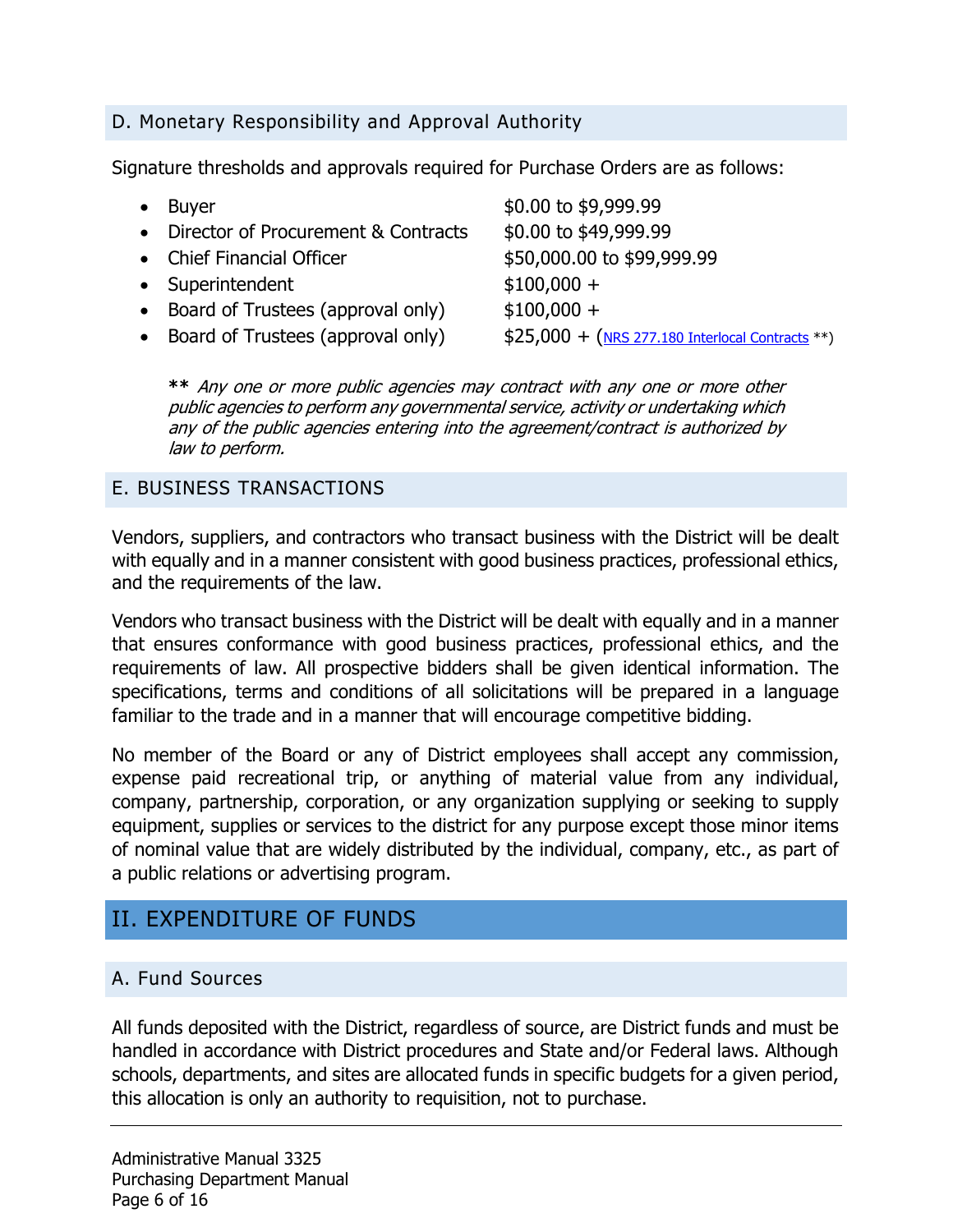#### <span id="page-6-0"></span>B. Account Numbers

Each school, department, and site are assigned an account number or numbers by the Office of Business and Financial Services. All requests for purchase must carry the complete number of the account to be charged.

#### <span id="page-6-1"></span>C. Purchase Requisitions

For consistency and proper management, it is recommended that the ordering function reside with one (1) person within a school, department, or site. The person doing the actual receiving of goods and/or services is to receive on items using the BusinessPlus system.

District purchases, regardless of funding source, are to be processed through the BusinessPlus system via a Purchase Requisition, or by using a procurement card (PCard).

Training for entering a Purchase Requisition and use of a PCard is managed by the Office of Business and Financial Services.

#### <span id="page-6-2"></span>D. Invoice Approval

Once an order has been received or the service performed, it is extremely important that the item(s) or service(s) be received on through BusinessPlus. This authorizes payment of the invoice. This is the only way the Accounts Payable Department knows that the invoice should be paid. All sites should arrange for alternate approval rights for Purchase Orders, so that potential staff absences do not cause significant delays in paying the invoice.

#### <span id="page-6-3"></span>E. Damages, Shortages, Errors in Invoicing

In the event that a vendor, supplier, or contractor has not successfully met the terms and conditions of a Purchase Order and/or any subsequent agreement/contract, payment should not be made, and the Accounts Payable Department and Purchasing Departments should be notified immediately, so that proper action can be taken in a timely manner.

In cases of damage or shortage of shipment and/or errors in invoicing, the vendor, supplier, or contractor should be notified as soon as possible, without authorizing payment. Have available the related Purchase Order number, date of order, and the extent and nature of damage and/or error.

Delay in notifying vendor of damage or shortages could result in the District being responsible for full payment. Payment should not be authorized until damage or shortage is corrected.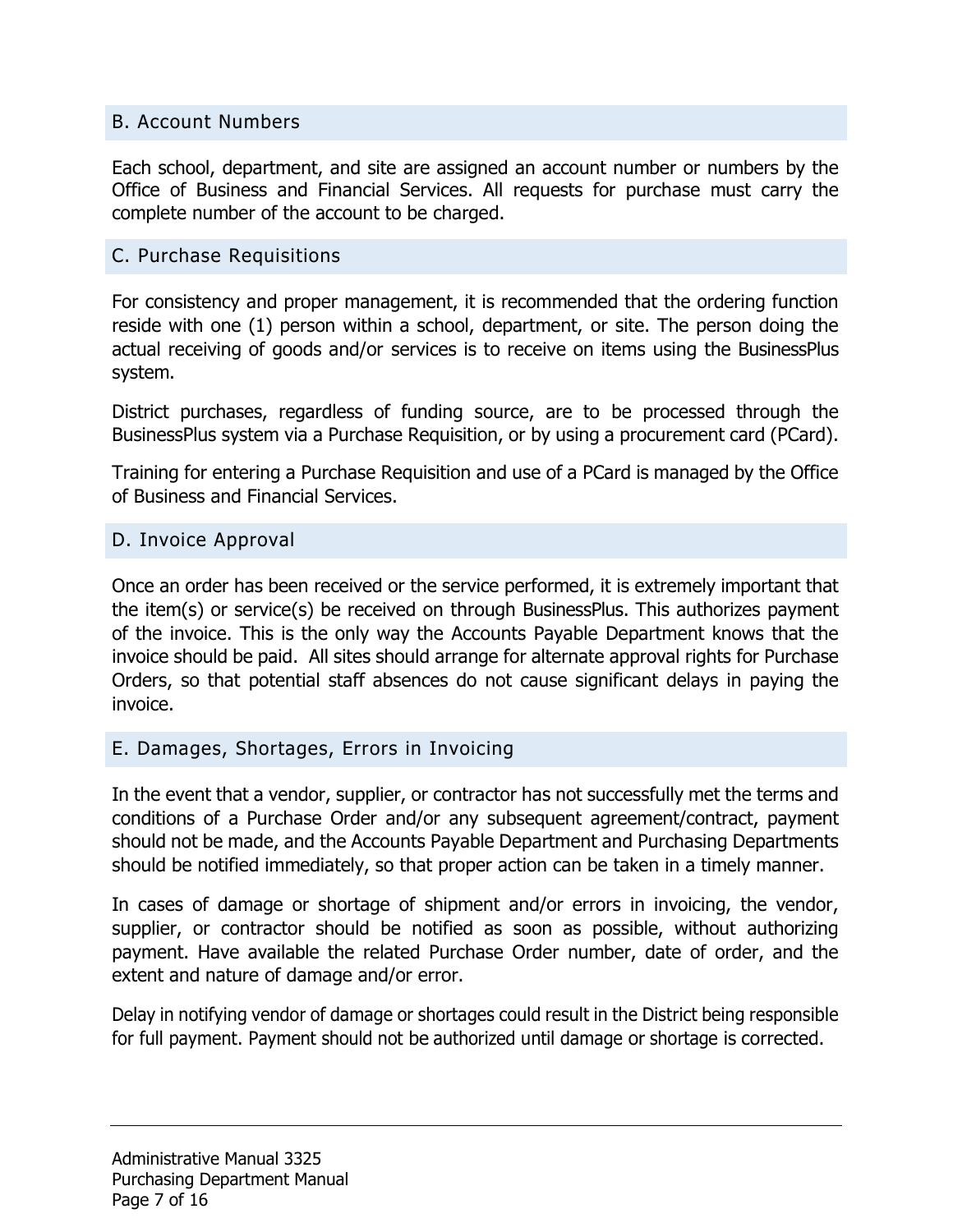# <span id="page-7-0"></span>F. Returns for Credit

Returns for credit are not automatic. If a vendor, supplier, or contractor has shipped items as ordered, the vendor, supplier, or contractor has legally complied with their part of the agreement/contract and are under no obligation to accept returns, unless specified within the terms and conditions of the purchase or an executed agreement/contract. Freight charges and/or re-stocking fees may be incurred. These charges will be assessed to requisitioning school, department, or site. Please contact the Purchasing Department for assistance in arranging for returns.

<span id="page-7-1"></span>G. Confirming Orders by Providing a Purchase Order After-the-Fact

With exception to PCard transactions, errors are most commonly made when an order is placed with or called in to the vendor, supplier, or contractor, prior to having a Purchase Order approved for the order.

A "Confirming Order" is when a Purchase Order is provided after an order has been placed and/or received by the requesting school, department, or site and is not permitted. No school or department should take receipt of goods or services until a fully executed Purchase Order has been provided to a vendor.

Person(s) placing orders without a valid Purchase Order may be held personally responsible for payment and/or be subject to disciplinary action.

# <span id="page-7-2"></span>H. Unauthorized Use of District Purchase Orders or Accounts

It is a violation of law for any individual to use a District Purchase Order or discount for their personal use, unless otherwise approved by the District's Purchasing Department. Anyone doing so may be subject to disciplinary action.

# <span id="page-7-3"></span>III. VENDOR(S), SUPPLIER(S), AND CONTRACTOR(S)

# <span id="page-7-4"></span>A. Selection of Vendor(s), Suppliers(s), and Contractor(s)

Vendors, suppliers, and contractors are selected for their capability to serve the needs of the District in the most economical and efficient manner possible. Past performance and cooperation are important factors. Vendors, suppliers, and contractors must comply with the Equal Employment Opportunity Act (Executive Order 11246 as amended) since it is the policy of the District to promote the full realization of equal employment opportunity and they must comply with other laws and directives as they are issued.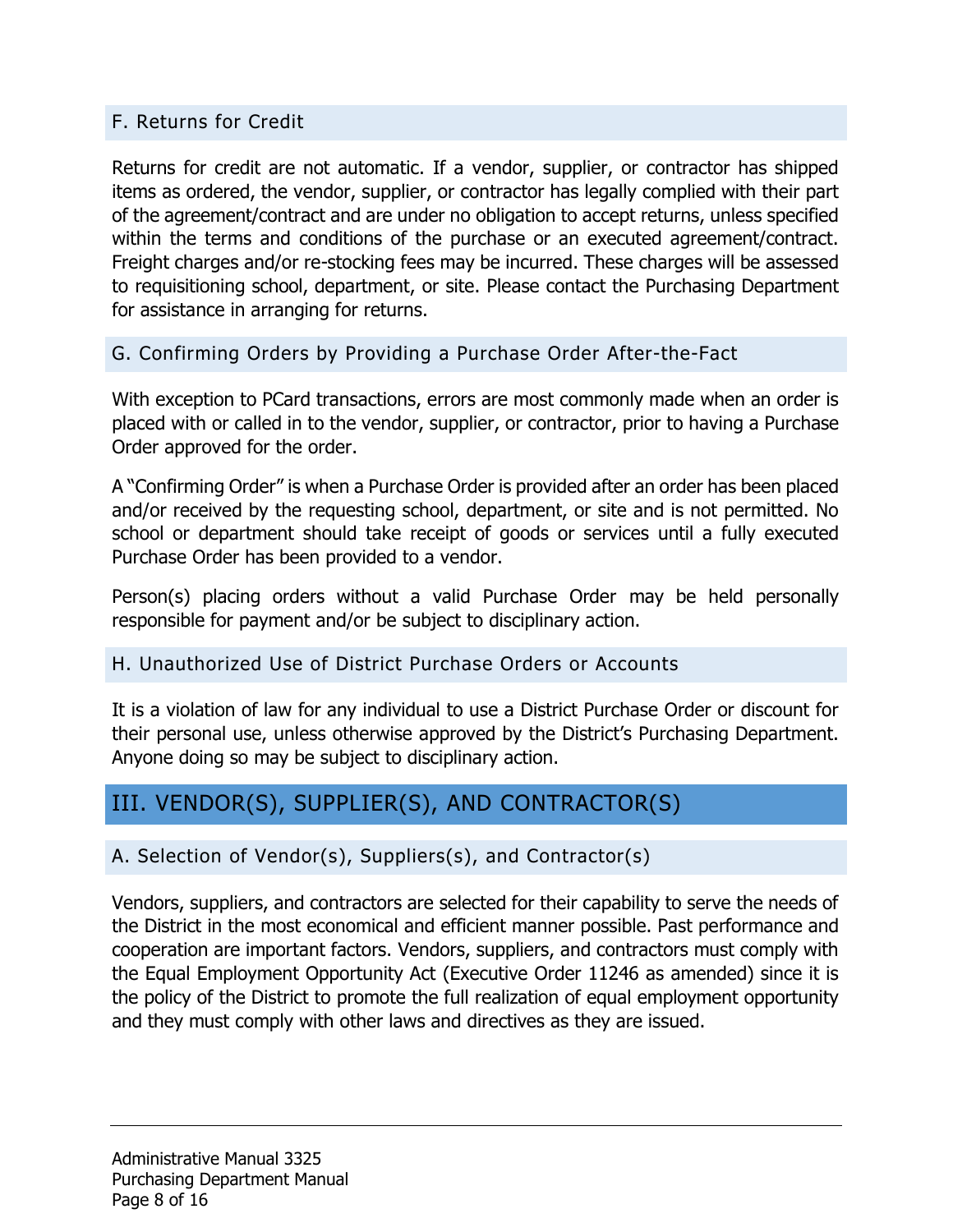The Purchasing Department's Buyers have a high level of expertise with a wide range of products, services, and businesses. The Buyers use available resources to determine vendor, supplier, and contractor performance, which are shared with other District personnel.

#### <span id="page-8-0"></span>B. Suggested Vendor(s), Suppliers(s), and Contractor(s)

A suggested vendor, supplier, or contractor may be provided when entering a Purchase Requisition into the BusinessPlus system. However, authority for the final selection of the vendor, supplier, or contractor shall be left to the Purchasing Department.

Any persons contacting sales representatives directly are reminded to advise the prospective vendor, supplier, or contractor that a Purchase Order will be issued by the Purchasing Department before delivery of an order can occur or, if applicable, until a PCard transaction has occurred.

## <span id="page-8-1"></span>C. Single/Sole Source Purchase Request

A single/sole source purchase request is one wherein an item that is needed can only be purchased from a single source, or because of restrictive proprietary interests such as copyright or patented material.

The requisitioning school, department, or site will be required to complete the **Single/Sole** [Source Request Form \(AF 3340\)](http://www.wcsdpolicy.net/search.php?search=AF%203340&rd=TRUE) to justify why the technical characteristics inherent in the item make it essential to be purchased only from that vendor over all other vendors. This documentation must be approved by the requestor's Department Lead or Principal; requestor's Chief Officer or Area Superintendent; the assigned Purchasing Buyer; and the Director of Procurement & Contracts prior to issuing a Purchase Order or using a PCard and using the vendor, supplier, or contractor.

# <span id="page-8-2"></span>IV. SOLICITATIONS

#### <span id="page-8-3"></span>A. Solicitation Requirements

Competition from properly informed and responsible vendors, suppliers, and contractors ensure value received for tax dollars. Therefore, competitive solicitations by advertised invitation, requests for written quotations, and successful negotiations shall be instituted in a manner that will provide for financially sound practices in the expenditure of school District funds. All solicitations are processed as outlined and governed by the requirements of [NRS Chapter 332, Purchasing: Local Governments,](https://www.leg.state.nv.us/NRS/NRS-332.html) and NRS [Chapter 338, Public Works.](https://www.leg.state.nv.us/NRS/NRS-338.html)

The Purchasing Department processes Informal Quote Requests (IFQs) for any one-time, single, and/or annual aggregated totals, of non-capital purchases and/or federal grant funded purchases that are \$5,000 or greater. Refer to **Administrative Procedure PUR-340**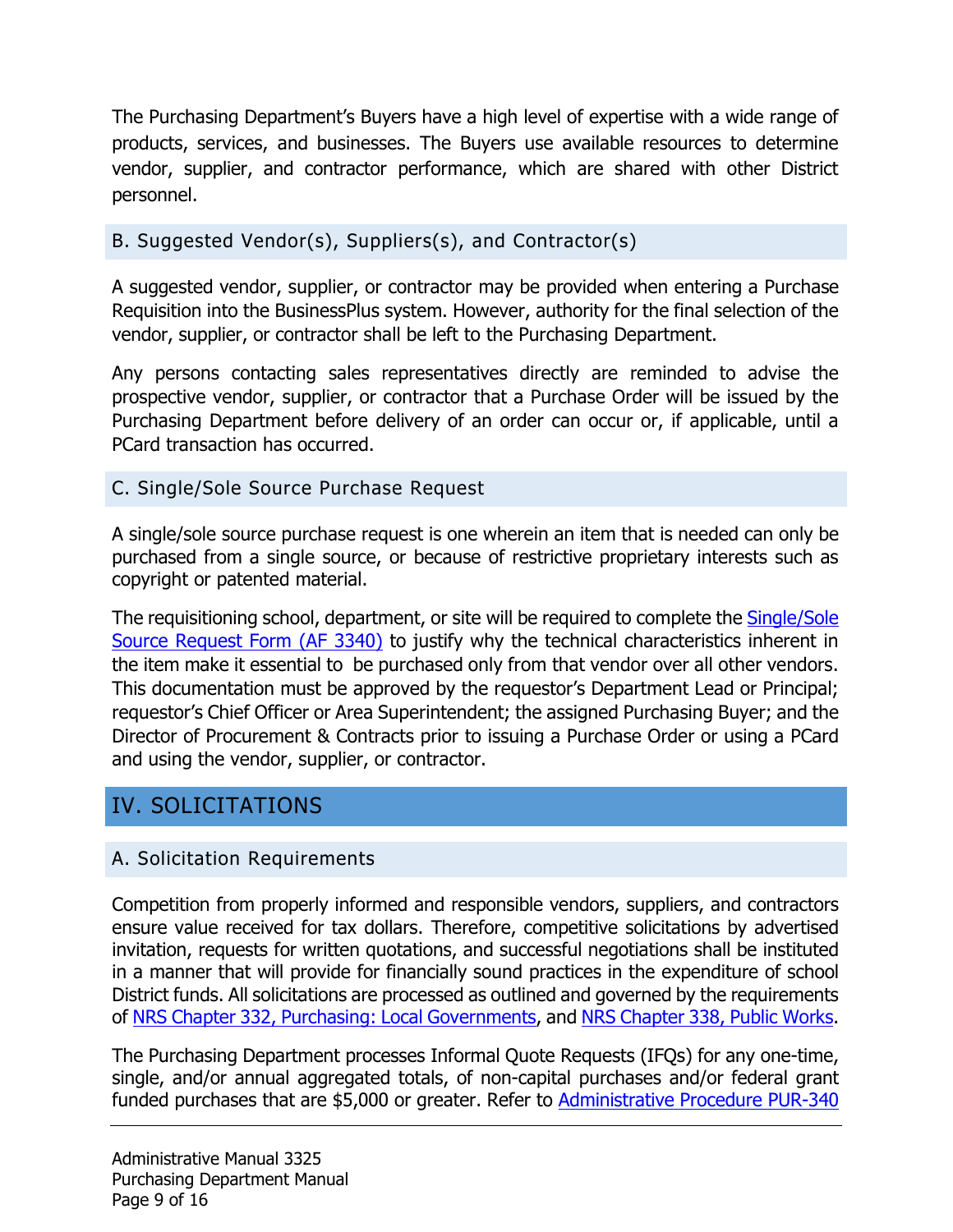[– Informal Quote Requests for Non-Capital Purchases](http://www.wcsdpolicy.net/search.php?search=PUR-340&rd=TRUE) and [Administrative Regulation 3329](http://www.wcsdpolicy.net/search.php?search=Reg%203329&rd=TRUE)  [– Procurement Protocols \(Federal Funds\)](http://www.wcsdpolicy.net/search.php?search=Reg%203329&rd=TRUE) for more information.

Per [NRS 332.063,](https://www.leg.state.nv.us/nrs/nrs-332.html#NRS332Sec063) if the estimated amount required to perform a contract exceeds \$50,000, but is not more than \$100,000, a formal Request for Quote (RFQ) must be submitted to two or more persons or companies capable of performing the contract, if available. The Purchasing Department handles all formal RFQs.

Per [NRS 332.065,](https://www.leg.state.nv.us/nrs/nrs-332.html#NRS332Sec065) if the estimated amount required to perform a contract: (1) exceeds \$100,000; (2) is issued as an RFB; and (3) is not otherwise deemed exempt from competitive solicitation by another specific statute, then the District must award the contract to the lowest responsive and responsible bidder. The Purchasing Department handles all formal RFBs.

Per [NRS 332.091,](https://www.leg.state.nv.us/nrs/nrs-332.html#NRS332Sec091) the governing body or its authorized representative shall maintain a record of a record of each solicitation and response to a solicitation for at least seven (7) years after the date of execution of the contract.

All solicitations meeting the requirements of NRS Chapters 332 and 338 and other purchases and contracts with a combined value of \$100,000 or more require the approval of the Board of Trustees prior to the release of a District Purchase Order and/or executed contract. Refer to [Board Policy 3321 – Contract Review and Approval.](http://www.wcsdpolicy.net/search.php?search=BP%203321&rd=TRUE)

#### <span id="page-9-0"></span>B. Valid Solicitation Responses

For a solicitation response to be considered valid, it is mandatory that the required response documents be received by the District's Purchasing Department no later than the time and date identified on the solicitation document or amendment/addendum issued.

Any formal RFB, RFP, and/or RFQS solicitation responses are required to be submitted in a sealed envelope or box and received by the Purchasing Department (time-stamped accordingly) prior to the date and time specified in the solicitation document.

Any RFB, RFP, or RFQS solicitation responses received via fax or email will be rejected, unopened, and if sent by carrier (e.g., USPS, UPS, Fed-Ex, etc.), the submitting vendor, supplier, or contractor will be given the option to have the submission returned to them at their own cost.

All solicitation responses submitted must be signed accordingly by an authorized representative of the submitting vendor, supplier, or contractor to be considered for award evaluation. Any solicitation submission not signed will be deemed non-responsive, disqualified, and rejected.

When submitting a response to an RFQ, the submissions must be submitted via email to [solicitations@washoeschools.net](mailto:solicitations@washoeschools.net) **or** submitted in a sealed envelope or box and received by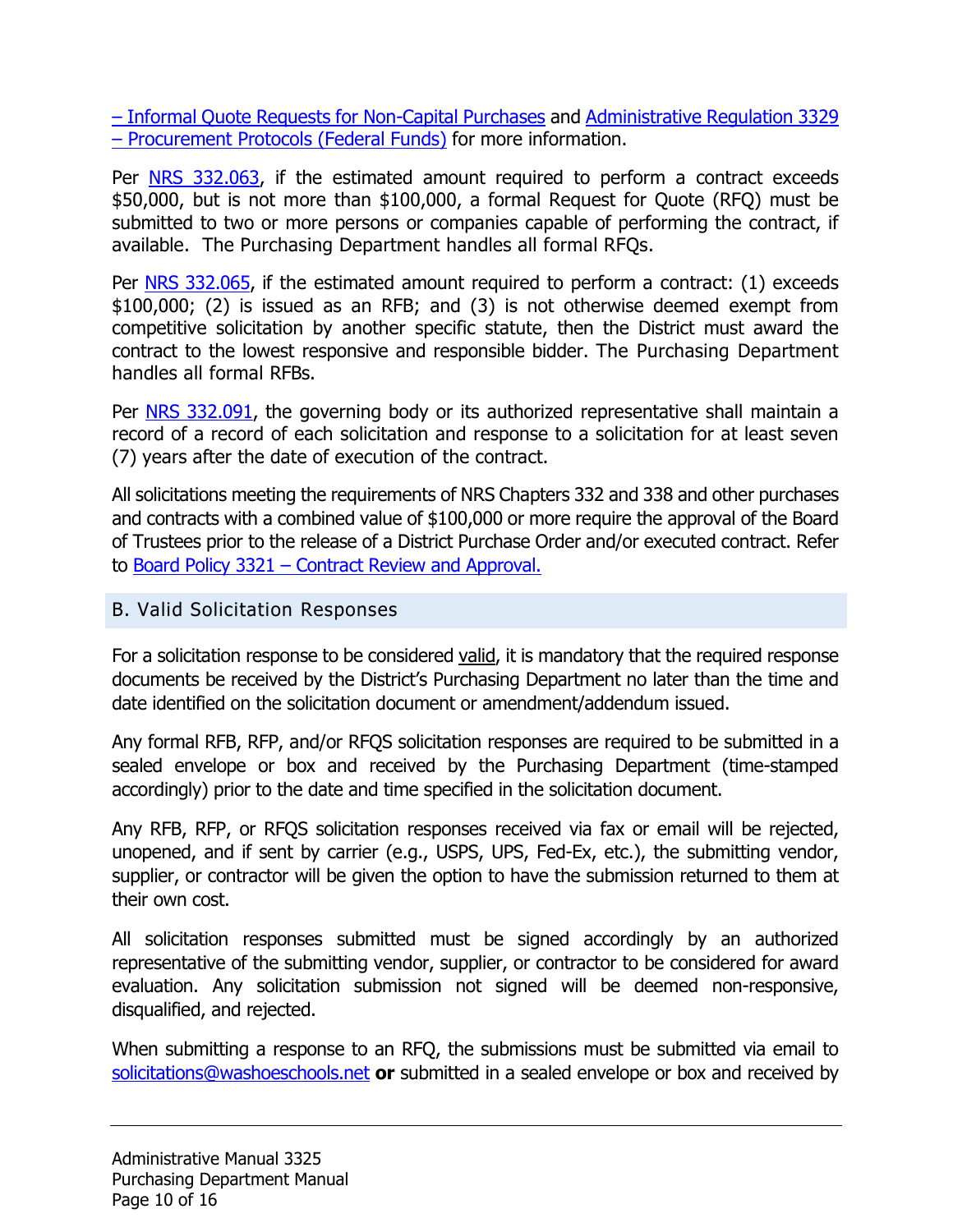the Purchasing Department (time-stamped accordingly) prior to the date and time specified in the solicitation document.

When an IFQ is required, quotes may be gathered by a school or department and provided to the Purchasing Department or can be obtained by the Purchasing Department on behalf of the requestor.

The District may reject any/all solicitation submissions and/or waive any informality or irregularity in any submission if deemed to be in its best interest. In all instances, when applicable, the decision rendered by the District's Board of Trustees shall be final.

#### <span id="page-10-0"></span>C. Confidentiality of Submitted Solicitation Responses

All solicitation responses submitted to the District are handled in confidence and guidelines governed by NRS 332 and NRS 338 that are strictly adhered to by all Purchasing staff until a formal Recommendation of Award or Letter of Intent has been issued.

#### <span id="page-10-1"></span>D. Determining Lowest Responsive and Responsible Submitters

All IFQ, RFQ, and RFB solicitation submissions where the submitter(s) are deemed to be both responsive and responsible shall be considered in determining which is lowest. In doing so, the District reserves the right to also consider delivery terms and conditions, discounts, and conformity with specifications. If the lowest submitter is unknown or their responsibility is in question, the Director of Procurement & Contracts may require proof of responsibility.

#### <span id="page-10-2"></span>E. Evaluation of Solicitations

The Director of Procurement & Contracts or a Purchasing Department staff designated by the Director as having the proper expertise regarding the commodity being recommended for purchase, will evaluate all solicitations issued by the Purchasing Department.

#### <span id="page-10-3"></span>F. Attendance at Solicitation Openings

Solicitation openings are public and may be attended by anyone, including those who may not have a direct interest in the solicitations.

#### <span id="page-10-4"></span>G. Surety Requirements (Bonds)

The Director of Procurement & Contracts has the authority to require a surety as part of the solicitation process. The amount of the surety shall be set at an amount or percentage, which is considered necessary to protect the best interests of the District. If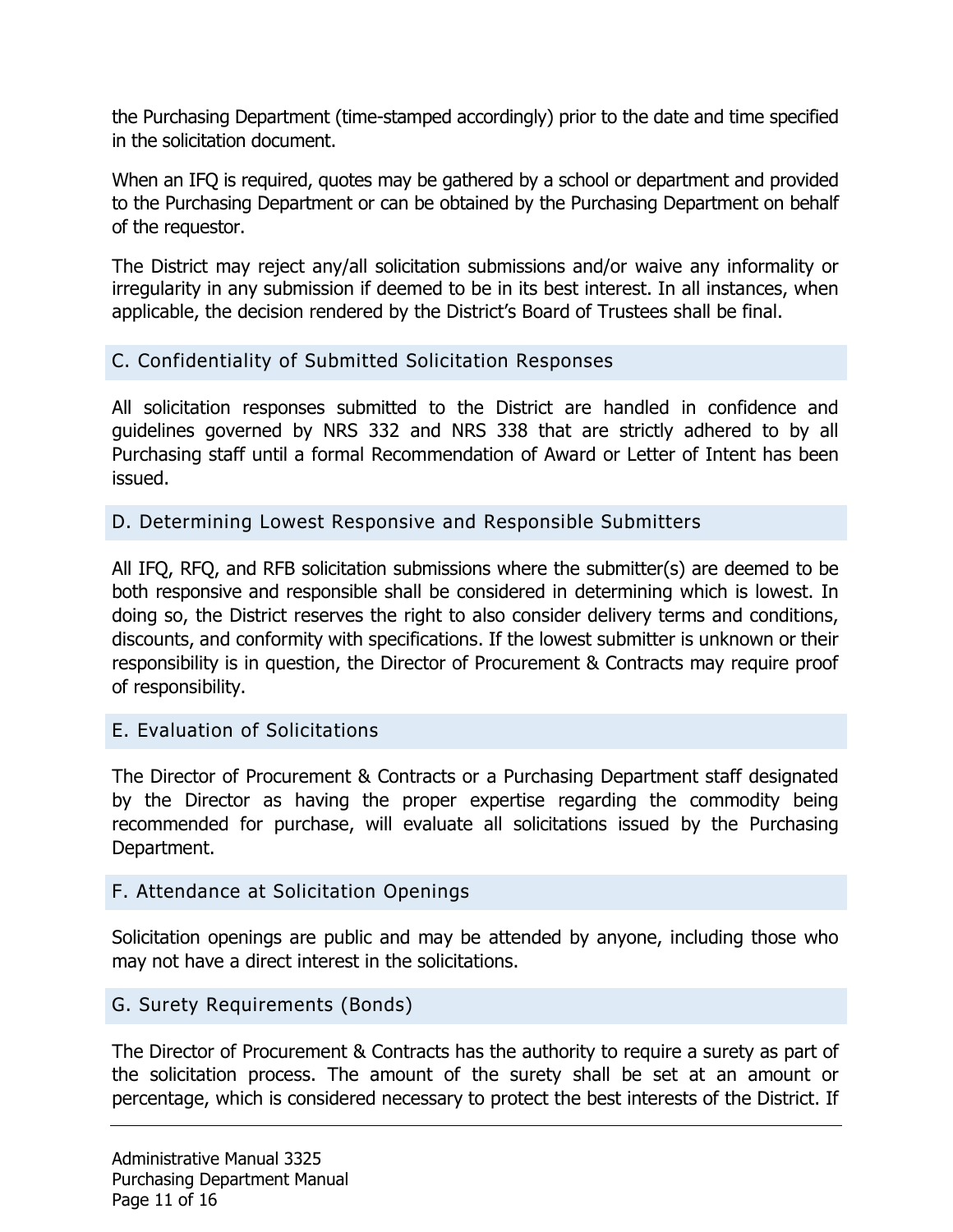such surety (bonding) is required, the form and amount of the surety shall be described in the solicitation.

#### <span id="page-11-0"></span>H. Protesting the Award of a Solicitation

Any unsuccessful bidder/proposer may appeal any Recommendation of Award or a Letter of Intent prior to formal award by the District's Chief Financial Officer or the Board of Trustees. Appellant shall submit a written appeal to the Director of Procurement & Contracts not later than five (5) business days after the signed date of the Recommendation of Award or Letter of Intent. Appellant must also follow appeal requirements set forth in NRS 332.

#### <span id="page-11-1"></span>I. Emergencies

The District's Superintendent or designee, and/or the Board of Trustees may decide that an emergency exists affecting the public health, safety, or welfare.

In that case, for non-capital contracts, under the terms of [NRS 332.112,](https://www.leg.state.nv.us/NRS/NRS-332.html#NRS332Sec112) an agreement/contract(s) may be let to contend with such an emergency without complying with the requirements of [NRS 332.039](https://www.leg.state.nv.us/NRS/NRS-332.html#NRS332Sec039) and [NRS 332.045.](https://www.leg.state.nv.us/NRS/NRS-332.html#NRS332Sec045)

For Public Works contracts, under the terms of [NRS 338.011,](https://www.leg.state.nv.us/nrs/nrs-338.html#NRS338Sec011) if the District Superintendent or designee, and/or the Board of Trustees determines that an emergency exists, an agreement/contract(s) necessary to contend with the emergency may be let without complying with the requirements of NRS 338.

If the Superintendent or designee takes such emergency action as it relates to NRS 332 and/or NRS 338, the action shall report it to the Board of Trustees at the next regularly scheduled Board meeting.

#### <span id="page-11-2"></span>J. Exemptions to Requirements for Competitive Solicitations

[NRS 332.115](https://www.leg.state.nv.us/NRS/NRS-332.html#NRS332Sec115) makes allowance for several exemptions from the competitive solicitation process other than emergencies. Contracts which by their nature are not adapted to award by competitive bidding, include:

- A. Items which may only be contracted from a sole source.
- B. Professional services.
- C. Additions to and repairs and maintenance of equipment which may be more efficiently added to, repaired, or maintained by a certain person.
- D. Equipment which, by reason of the training of the personnel or of an inventory of replacement parts maintained by the local government is compatible with existing equipment.
- E. Perishable goods.
- F. Insurance.

Administrative Manual 3325 Purchasing Department Manual Page 12 of 16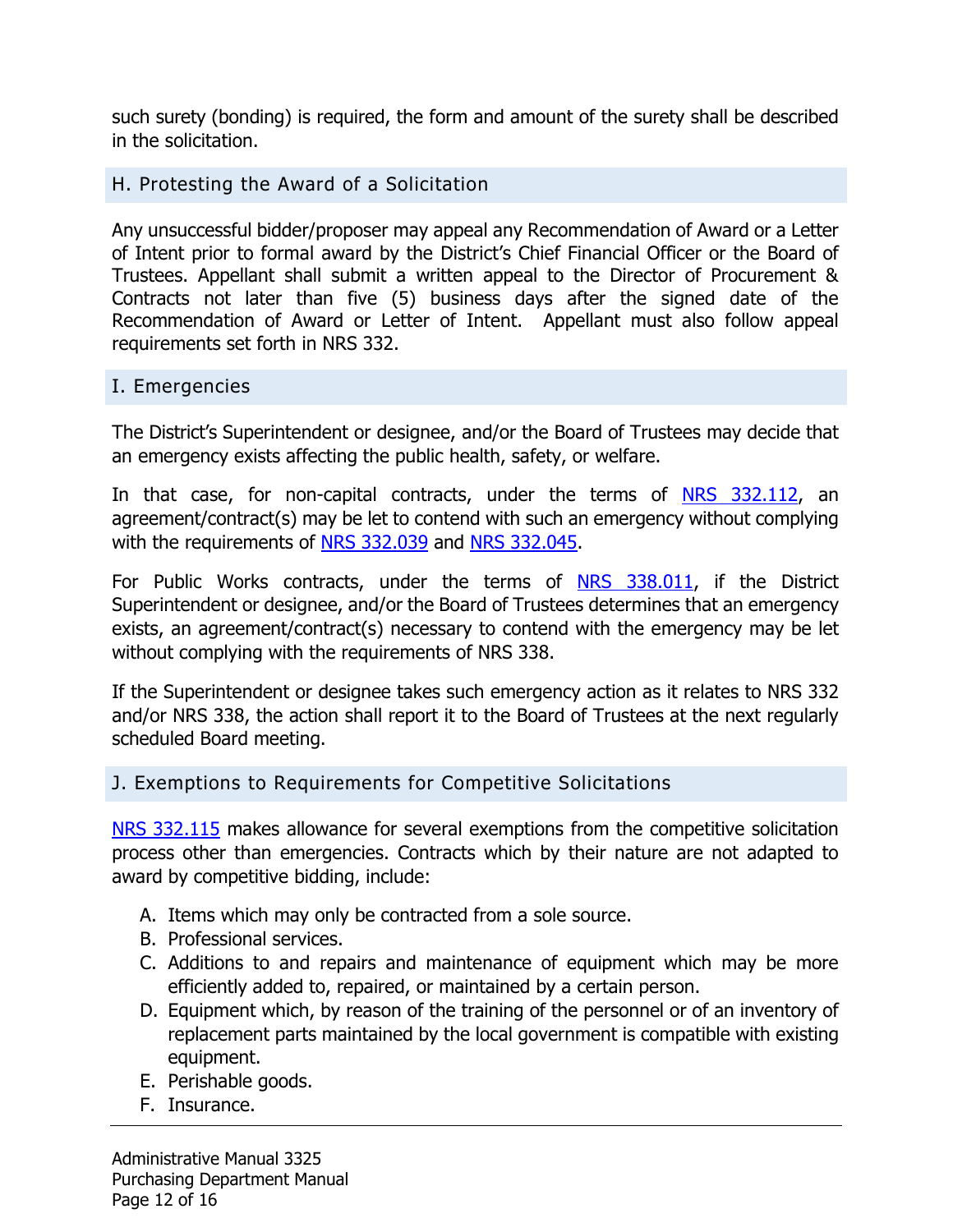- G. Hardware and associated peripheral equipment and devices for computers.
- H. Software for computers.
- I. Books, library materials and subscriptions.

Although an item or commodity may be exempt from the competitive solicitation process under  $NRS$  332.115, the Purchasing Department may opt to issue a competitive solicitation if deemed to be in the best interest of the District and the use of District funds. District Board Policy or Administrative Regulation may be stricter than the law and will be followed accordingly.

# <span id="page-12-0"></span>V. LEGISLATIVE, GOVERNMENTAL AND PROFESSIONAL ACTIVITIES

<span id="page-12-1"></span>A. Nevada Public Purchasing Study Commission (NPPSC)

[NRS 332.215](https://www.leg.state.nv.us/NRS/NRS-332.html#NRS332Sec215) (as amended per Assembly Bill 443 – Committee on Legislative Operations and Elections; Section 31.5.3) requires each county in the State of Nevada whose population is 100,000 or more, to be a member of the *Commission to Study Governmental Purchasing* which is comprised of all purchasing agents of the local governments within those counties. Each county whose population is less than 100,000 may participate as a voting member of the commission but is not required to do so.

The members of the commission are required to select (at a minimum) a Chair from among their membership. The established Commission is to meet at least quarterly, and study practices in governmental purchasing and laws relating thereto and make recommendations with respect to those laws to the next regular session of the legislature. On or before July 1 of each even numbered year, the commission shall submit a written report to the Joint Interim Standing Committee on Legislative Operations and Elections that includes any recommendations of the commission for legislation relating to governmental purchasing.

For the State of Nevada, this commission is called the Nevada Public Purchasing Study Commission (NPPSC). The NPPSC has two Chairs that share the role as "Co-Chairs." One is representative of northern Nevada and the other of southern Nevada.

The NPPSC monitors legislative activities while the Legislature is in session, lobbies on issues pertaining to public purchasing, provides professional testimony at hearings, and may submit a report of desired changes/revisions in the language of NRS to the State of Nevada Legislative Counsel Bureau (LCB). The District has actively participated in the NPPSC since its inception.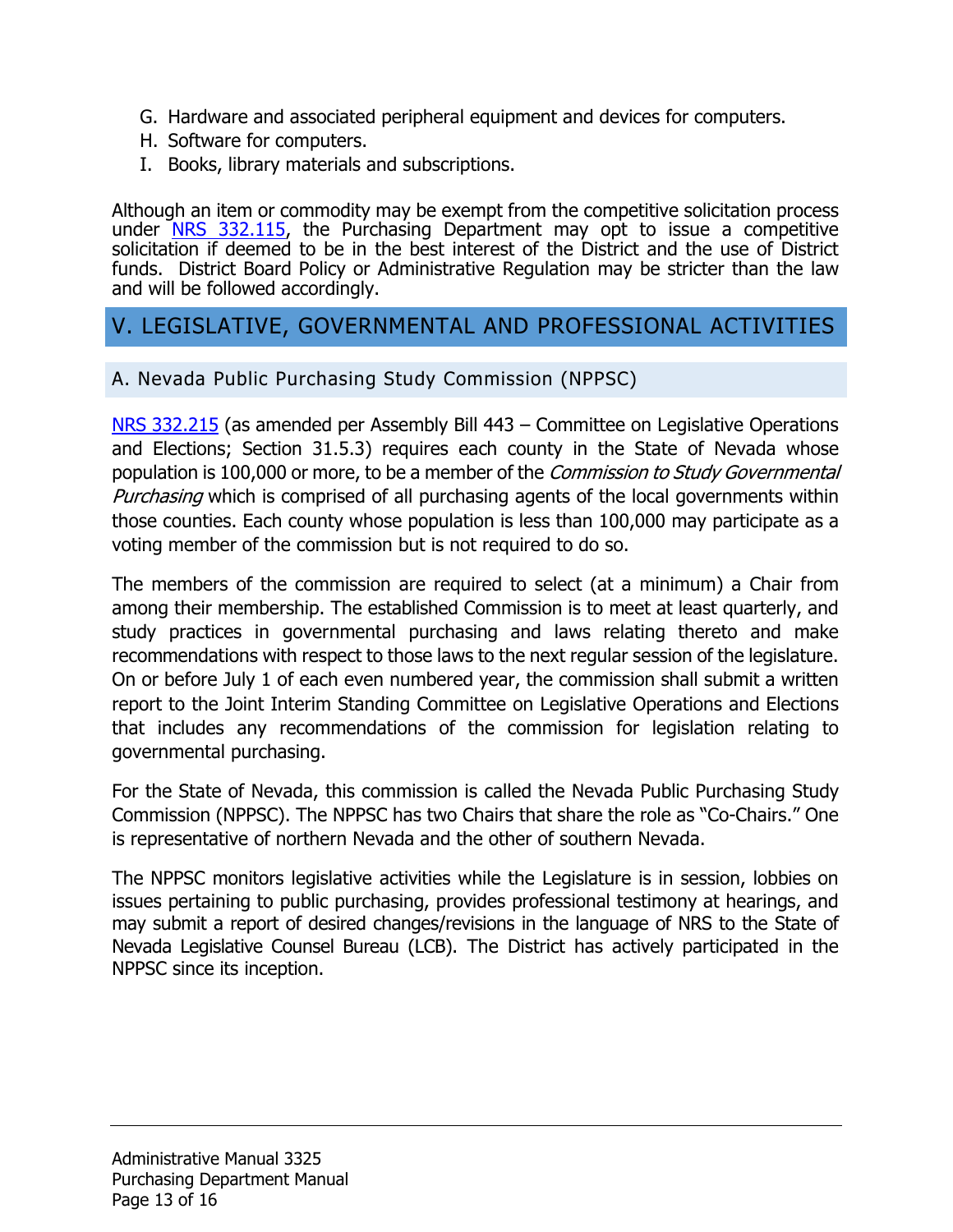# <span id="page-13-0"></span>B. Northern Nevada Consortium for Cooperative Purchasing (NNCCP)

The District's Purchasing Department personnel were instrumental in establishing the Northern Nevada Consortium for Cooperative Purchasing (NNCCP) in 1983. The main purpose, as indicated in the organization's title, is to pool our needs in as many ways as possible to increase our buying power. Meetings are held monthly, and several cooperative solicitations are solicited each year, in which any agency that wishes may take part.

The NNCCP also provides educational opportunities to its members and other interested purchasing professionals. Classes and study groups are organized on as-needed basis, depending on the needs and interests of its members. Members are encouraged to attend classes, workshops, vendor shows and seminars at local institutions of learning as well as those sponsored by other professional purchasing groups such as the Institute of Supply Management (ISM), NAPSM–Capitol Area, The National Purchasing Institute (NPI), California Association of Public Purchasing Officers (CAPPO), and California Association of School Business Officials (CASBO).

# <span id="page-13-1"></span>VI. CENTRAL (MAIN) WAREHOUSE AND INVENTORY

## <span id="page-13-2"></span>A. Warehouse

The Purchasing Department has been assigned to oversee and stock the District's [Central](https://www.washoeschools.net/Domain/383)  [\(Main\) Warehouse](https://www.washoeschools.net/Domain/383) with furniture, equipment, and supplies commonly used by all schools, departments, and sites. The purpose of the warehouse is to allow for volume purchases of commonly and frequently used items, to take advantage of improved pricing, and to have materials on hand when needed.

#### <span id="page-13-3"></span>B. Addition/Deletion of Stocked Items

Adjustments are needed from time to time in the items maintained in stock. Deletions are determined when there is low activity or no activity of a certain item over a period of time. The decision to reduce stock, delete or maintain it at the same level is the sole responsibility of the Director of Procurement & Contracts. Additions to stock are considered either at the suggestion of the Purchasing Department staff or the using school, department, or site. Evaluation is made based on commonality, volume of use, packaging size, funds available, space requirements and lead-time.

#### <span id="page-13-4"></span>C. Receiving and Shipping

Except items for warehouse stock/inventory, most purchases are shipped directly to schools, departments, and sites. When received, merchandise should be checked for discrepancies and/or damage before receiving in the BusinessPlus system. Packing slips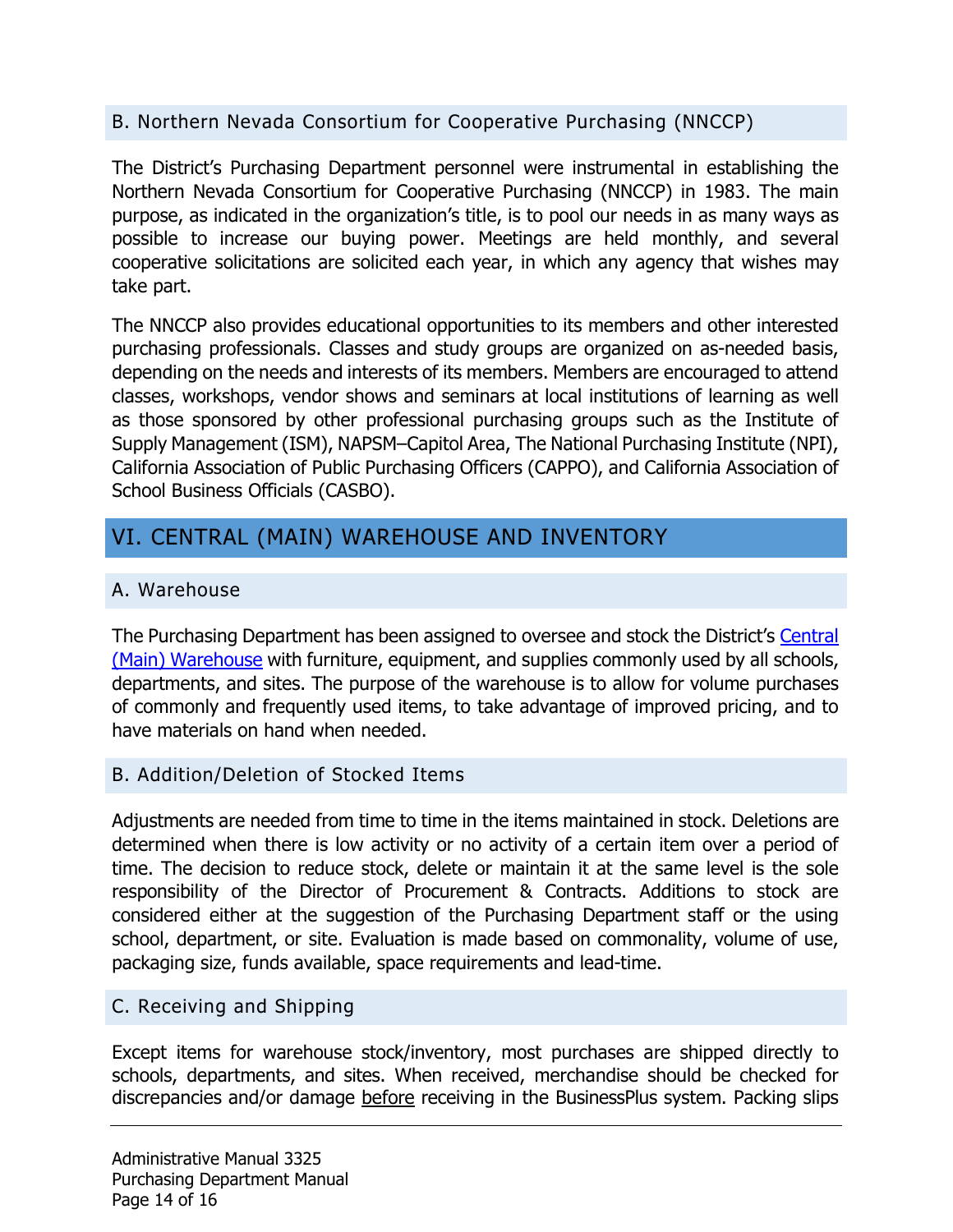should be filed with site documentation. Any visible damage or quantity/product discrepancies should be noted on packing list at time of delivery. Completing paperwork promptly will protect against misplacement and satisfy vendor, supplier, or contractors' expectations of timely payment. The warehouse staff handles outgoing shipments carried by truck. Check with the [Central \(Main\) Warehouse](https://www.washoeschools.net/Page/2046) for availability of packing materials. The shipping of personal items to the District's Central (Main) Warehouse by employees is not acceptable. Delivery will be refused on any such merchandise.

# <span id="page-14-0"></span>VII. PROCUREMENT ADMINISTRATIVE PROCEDURES

## <span id="page-14-1"></span>A. Reporting Required by Law

- [PUR-310](http://www.wcsdpolicy.net/search.php?search=PUR-310&rd=TRUE) Annual Report Concerning Projects Awarded Based on Preference as Defined in NRS 338 to the State of Nevada's Legislative Counsel Bureau
- [PUR-311](http://www.wcsdpolicy.net/search.php?search=PUR-311&rd=TRUE) Construction Manager at Risk (CMAR) Annual Reporting to the State of Nevada's Legislative Counsel Bureau
- [PUR-312](http://www.wcsdpolicy.net/search.php?search=PUR-312&rd=TRUE) Local Emerging Small Business Semi-Annual Reporting to the Governor's Office of Economic Development
- [PUR-313](http://www.wcsdpolicy.net/search.php?search=PUR-313&rd=TRUE) Quarterly Reporting of Awarded Public Works Projects for \$25,000 and Above to the Board of Trustees
- <span id="page-14-2"></span>B. Renewals of Solicitations, Contracts, Agreement, and Formal Reviews
- [PUR-320](http://www.wcsdpolicy.net/search.php?search=PUR-320&rd=TRUE) Renewals of Solicitations, Contracts, and Agreements
- [PUR-326](http://www.wcsdpolicy.net/search.php?search=PUR-326&rd=TRUE) Document Review with Exchange of Money
- [PUR-327](http://www.wcsdpolicy.net/search.php?search=PUR-327&rd=TRUE) Document Review with No Exchange of Money
- <span id="page-14-3"></span>C. Solicitations for Public Works Related Projects (Capital / Construction)
- [PUR-330](http://www.wcsdpolicy.net/search.php?search=PUR-330&rd=TRUE) Formal Request for Quote for Public Works Project
- [PUR-331](http://www.wcsdpolicy.net/search.php?search=PUR-331&rd=TRUE) Formal Request for Bid for Public Works Project
- [PUR-332](http://www.wcsdpolicy.net/search.php?search=PUR-332&rd=TRUE) Request for Proposals for Construction Manager at Risk (CMAR) for Public Works Projects